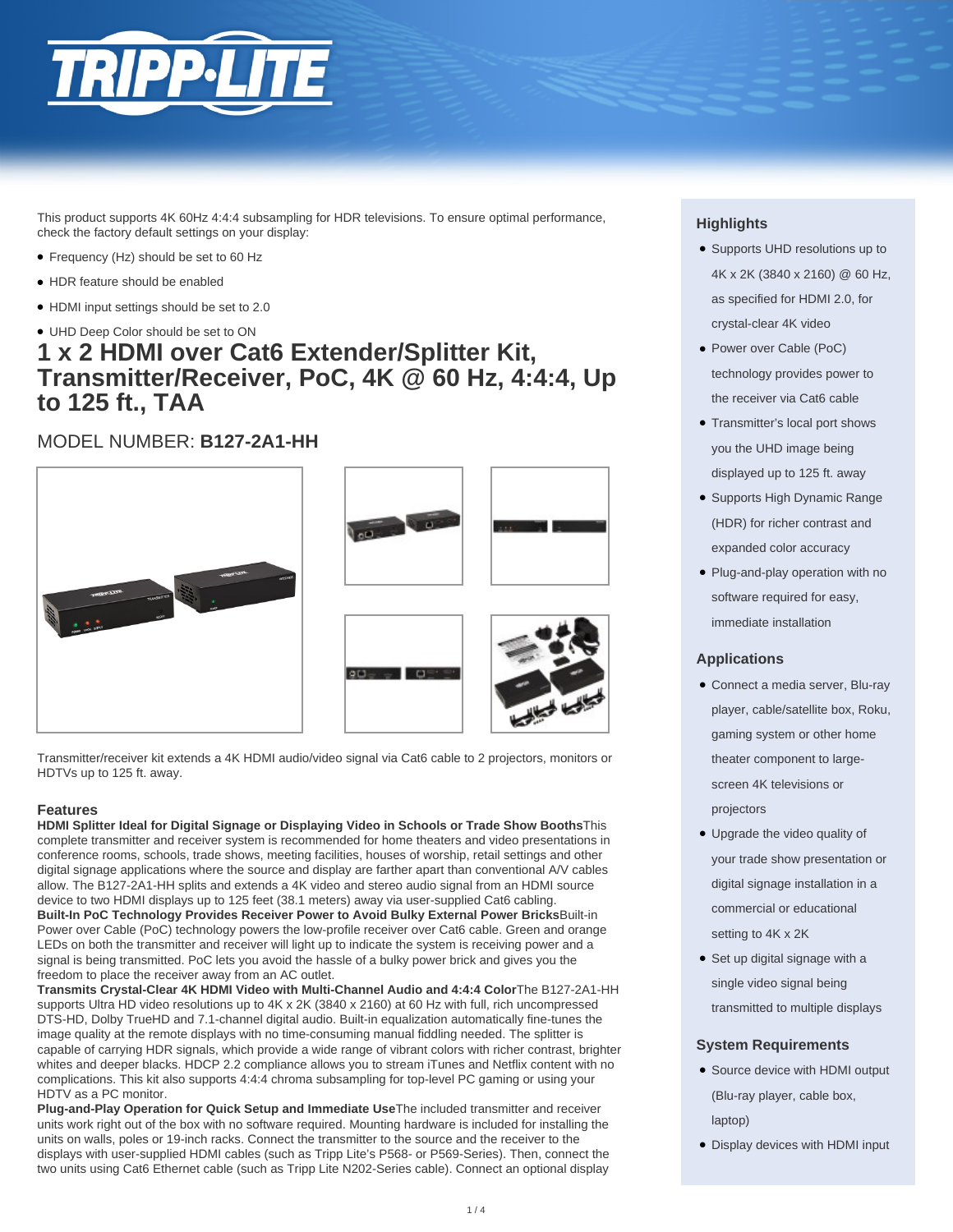

to the transmitter's local HDMI output to monitor the image connected to the receiver up to 125 feet away. **TAA-Compliant for GSA Schedule Purchases**The B127-2A1-HH is compliant with the Federal Trade Agreements Act (TAA), which makes it eligible for GSA (General Services Administration) Schedule and other federal procurement contracts.

#### (HDTV, projector, monitor)

#### **Package Includes**

- Transmitter unit
- Receiver unit
- External power supply (Input: 100–240V)
- (4) International plug adapters (North America, Europe, U.K. and Australia)
- Mounting hardware
- Owner's manual

# **Specifications**

| <b>OVERVIEW</b>                                               |                                                                                                                                                                                                     |  |
|---------------------------------------------------------------|-----------------------------------------------------------------------------------------------------------------------------------------------------------------------------------------------------|--|
| <b>UPC Code</b>                                               | 037332253880                                                                                                                                                                                        |  |
|                                                               |                                                                                                                                                                                                     |  |
| <b>INPUT</b>                                                  |                                                                                                                                                                                                     |  |
| Voltage Compatibility (VAC)                                   | 100; 110; 120; 125; 127; 200; 208; 220; 230; 240                                                                                                                                                    |  |
| <b>External Power Supply Input Specs</b><br>(V / Hz / A)      | 100-240V~50/60Hz, 0.6A                                                                                                                                                                              |  |
| <b>External Power Supply Output</b><br>Specs (V / A)          | 24V/1A                                                                                                                                                                                              |  |
| <b>External Power Supply Cord Length</b><br>(f <sub>t</sub> ) | 4.5                                                                                                                                                                                                 |  |
| External Power Supply Plug(s)                                 | AS/NZS 3112 Australia; BS 1363 UK; CEE 7/16 Schuko; NEMA 1-15P North America                                                                                                                        |  |
| <b>External Power Supply Certifications</b>                   | CCC; CE; FCC; GS; TUV; UL; cUL                                                                                                                                                                      |  |
| <b>USER INTERFACE, ALERTS &amp; CONTROLS</b>                  |                                                                                                                                                                                                     |  |
| <b>LED</b> Indicators                                         | Tx: x1 Green (Power), x2 Orange (Local, Output); Tx RJ45 port: Green (Connected), Orange (Activity)<br>Rx: x1 Green (Power); x2 Orange (Output); Rx RJ45 port: Green (Connected), Orange (Activity) |  |
|                                                               |                                                                                                                                                                                                     |  |
| <b>PHYSICAL</b>                                               |                                                                                                                                                                                                     |  |
| Color                                                         | <b>Black</b>                                                                                                                                                                                        |  |
| <b>Material of Construction</b>                               | Metal                                                                                                                                                                                               |  |
| Rackmountable                                                 | Yes                                                                                                                                                                                                 |  |
| Receiver Unit Dimensions (hwd / in.)                          | $1.06 \times 4.53 \times 2.46$                                                                                                                                                                      |  |
| Receiver Unit Weight (lbs.)                                   | 0.45                                                                                                                                                                                                |  |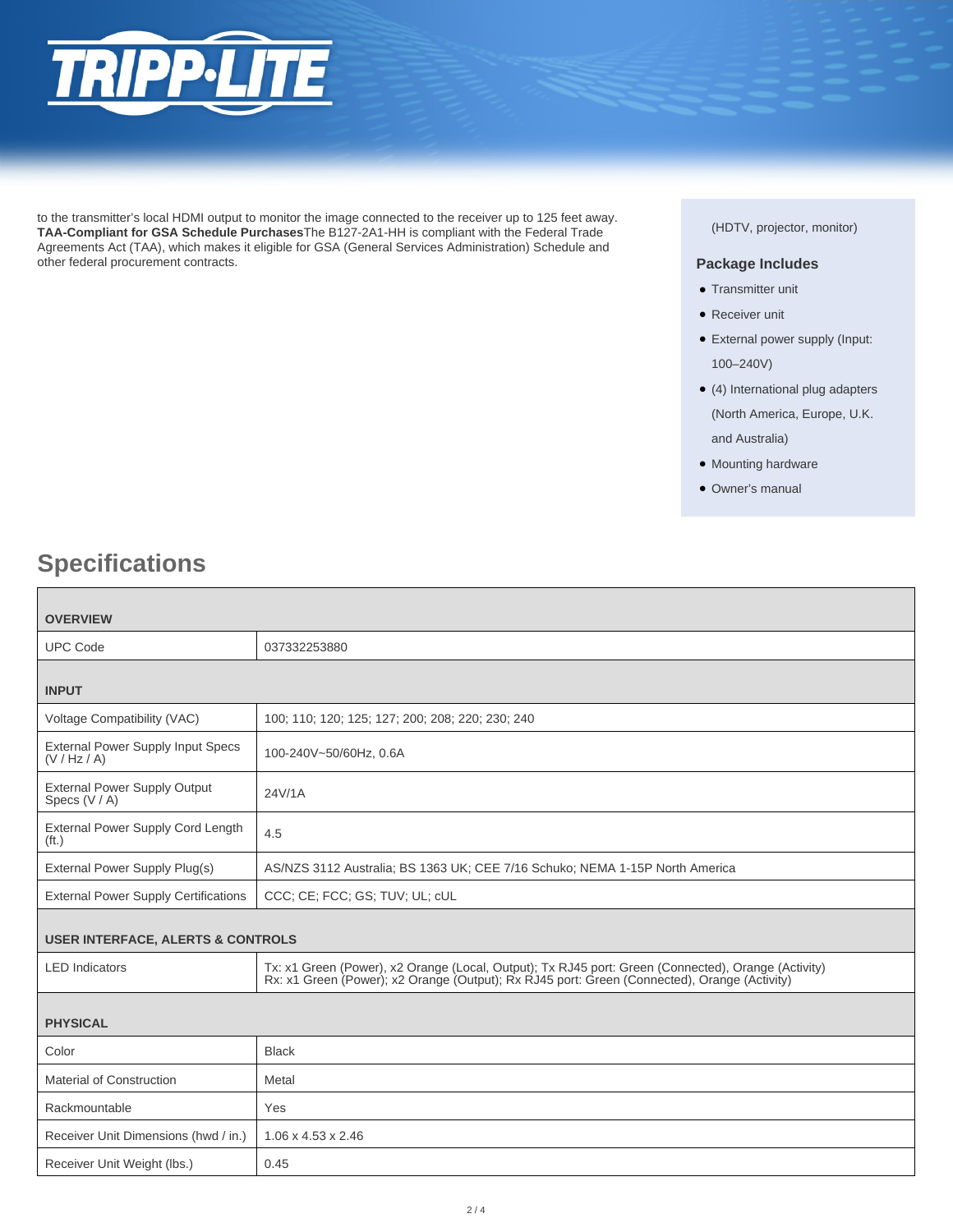

| Transmitter Unit Dimensions (hwd /<br>in.) | 1.06 x 4.53 x 2.46                                                 |  |
|--------------------------------------------|--------------------------------------------------------------------|--|
| Transmitter Unit Weight (lbs.)             | 0.45                                                               |  |
| Unit Packaging Type                        | Box                                                                |  |
| <b>ENVIRONMENTAL</b>                       |                                                                    |  |
|                                            |                                                                    |  |
| <b>Operating Temperature Range</b>         | 32 to 104°F (0 to 40°C)                                            |  |
| Storage Temperature Range                  | 5 to 122°F (-15 to 50°C)                                           |  |
| <b>Relative Humidity</b>                   | 0% to 85% RH, Non-Condensing                                       |  |
| <b>COMMUNICATIONS</b>                      |                                                                    |  |
| Signal Range (ft.)                         | 125                                                                |  |
| Signal Range (m)                           | 38                                                                 |  |
|                                            |                                                                    |  |
| <b>CONNECTIONS</b>                         |                                                                    |  |
| Side A - Connector 1                       | (2) HDMI (FEMALE)                                                  |  |
| Side A - Connector 2                       | RJ45 (FEMALE)                                                      |  |
| Side B - Connector 1                       | (2) HDMI (FEMALE)                                                  |  |
| Side B - Connector 2                       | RJ45 (FEMALE)                                                      |  |
| <b>FEATURES &amp; SPECIFICATIONS</b>       |                                                                    |  |
| Max Supported Video Resolution             | 4K x 2K (3840 x 2160) @60Hz                                        |  |
|                                            |                                                                    |  |
| <b>HDMI</b> Specification                  | 2.0                                                                |  |
| <b>HDCP</b> Specification                  | 2.2                                                                |  |
| Audio Specification                        | True uncompressed 7.1 Channel, DTS-HD & Dolby-TrueHD digital audio |  |
| <b>Driver Required</b>                     | No                                                                 |  |
| Recommended Category Cable                 | Solid Wire Cat6 Cables (Tripp Lite's N202-Series)                  |  |
| Max Supported Color Depth                  | 24-bit True Color                                                  |  |
| EDID Compatible                            | Yes                                                                |  |
| Power Over Cable (PoC) Support             | Yes                                                                |  |
| Technology                                 | A/V over IP; Cat6; HDMI; HDR                                       |  |
| Chroma Sub Sampling                        | 4:4:4                                                              |  |
| <b>SPECIAL FEATURES</b>                    |                                                                    |  |
| <b>HDR Support</b>                         | Yes                                                                |  |
| <b>DIN Mountable</b>                       | No                                                                 |  |
| Integrated/Removable Cable                 | No                                                                 |  |